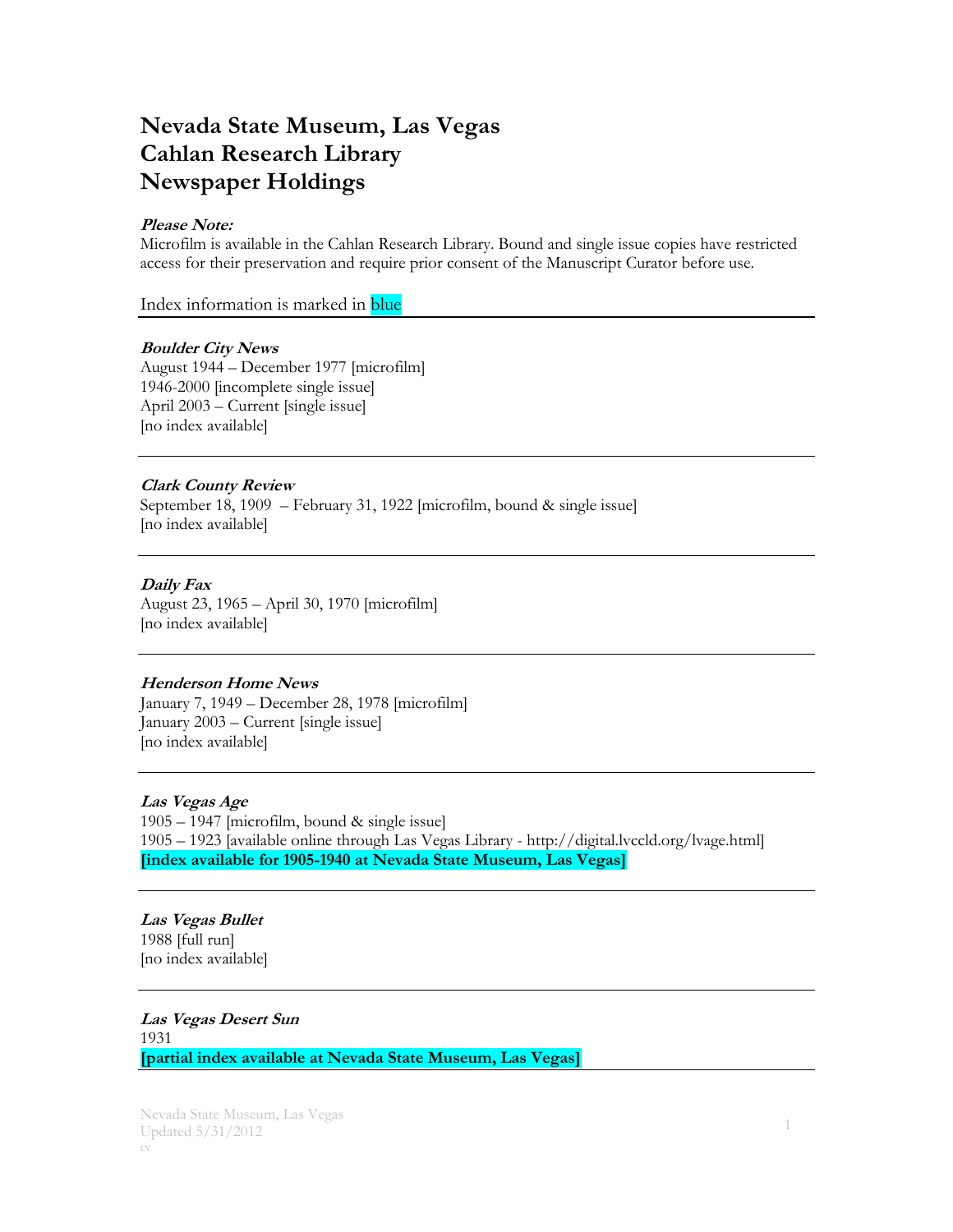**Las Vegas Morning Tribune** 1943 – 1944 [bound] [no index available]

### **Las Vegas Review-Journal**

1929 – 1991 [bound] 1929 -- 1986 [microfilm] 1952 – 1966 [incomplete single issue]

#### **Index information:**

– 1968 available at Nevada State Museum, Las Vegas (cards) – 1983 available at Las Vegas Library (Washington and Las Vegas Blvd.) located at Reader Services Desk (cards) 1983 - 1990: Microfiche Index available at Las Vegas Library and Nevada State Museum, Las Vegas – 1997 [no index available] – Current - Online index of RJ at www.lvrj.com

\_\_\_\_\_\_\_\_\_\_\_\_\_\_\_\_\_\_\_\_\_\_\_\_\_\_\_\_\_\_\_\_\_\_\_\_\_\_\_\_\_\_\_\_\_\_\_\_\_\_\_\_\_\_\_\_\_\_\_\_\_\_\_\_\_\_\_\_\_\_\_\_\_\_\_\_\_\_

# **Las Vegas Review -Journal – The Nevadan** (Sunday Supplement)

1966-1990 [incomplete single issue] 1965-1977 [bound] **[index at Nevada State Museum, Las Vegas]**

# **Las Vegas Sun**

1951 – 1986 [microfilm] 1952 – 2000 [incomplete single issue]

#### **Index information**

1972 – 1983 available at Las Vegas Library (Washington and Las Vegas Blvd.) located at Reader Services Desk (cards) 1983 - 1990: Microfiche Index available at Las Vegas Library and Nevada State Museum, Las Vegas

# **Las Vegas Sun – Las Vegas Sun Scene** (Sunday Supplement to the **Sun**)

1958-1977 [incomplete single issue]

**Las Vegas Sun Magazine** (Sunday Supplement to the **Sun**) 1978-1989 [incomplete single issue]

**Nevada Citizen** 1951 – 1952 [single issue, see MS 94] [no index available]

Nevada State Museum, Las Vegas Updated 5/31/2012 cv